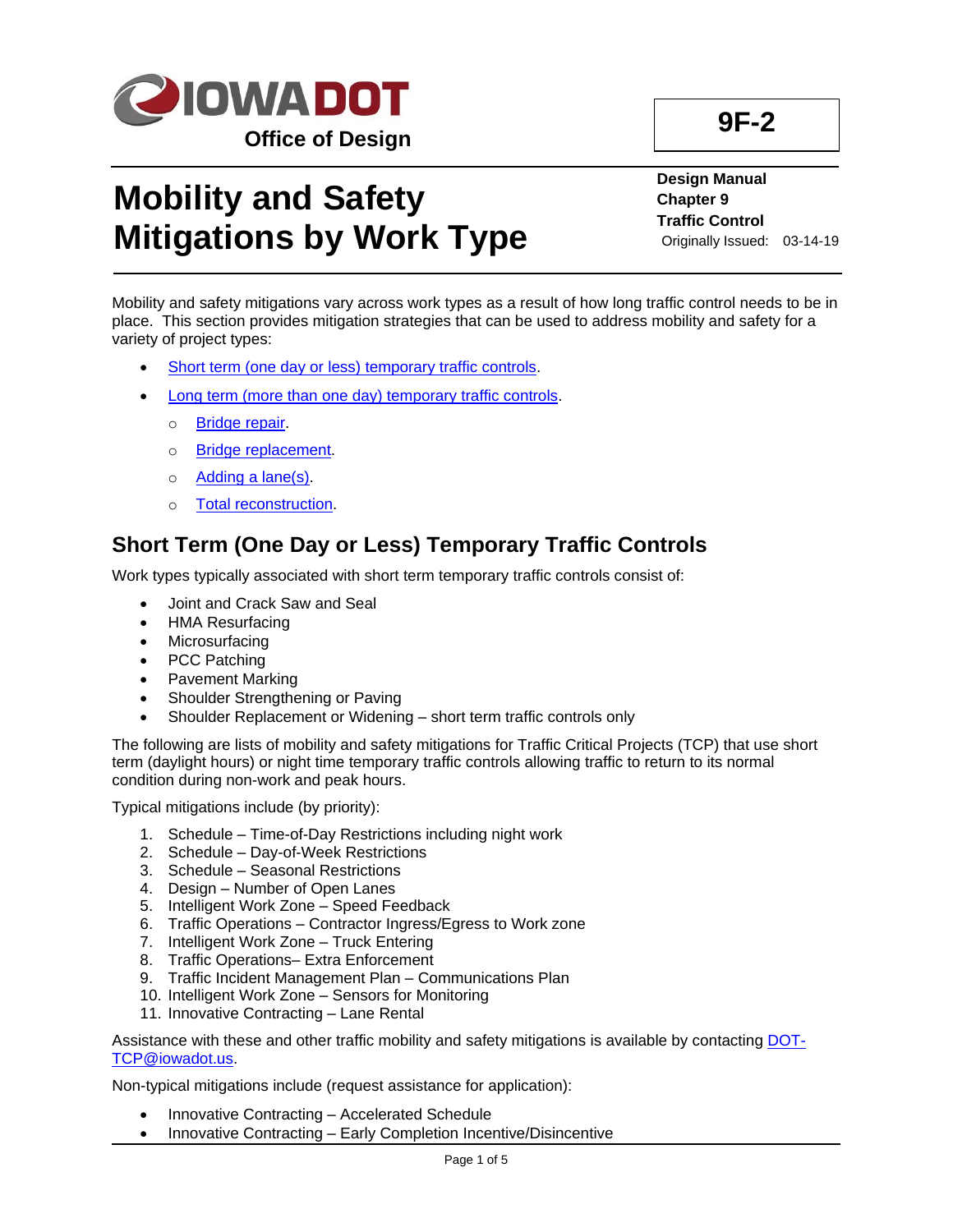- Innovative Contracting No Excuse Road Opening Bonus
- Design Open Lane and Shoulder Requirements
- Traffic Operations Maximum Allowable Delay
- Intelligent Work Zone End-of-Queue Warning
- Intelligent Work Zone PDMS with Radar Warning
- Intelligent Work Zone Signal Timing/Preemption
- Intelligent Work Zone Travel Time
- Intelligent Work Zone Alternate Route
- Traffic Incident Management Plan– Diversion Route Plan
- Traffic Incident Management Plan– Diversion Route Signing Improvements
- Traffic Incident Management Plan– Additional PDMS and CCTV on Diversion Route
- Traffic Incident Management Plan– Traffic Monitoring with Incident Response
- Public Information Communication Strategies
- Public Information Stakeholders Meetings
- Public Information Project Website
- Design Lane Width
- Design Shoulder Width
- Design Barrier Location
- Traffic Operations On-site/Off-site Detour
- Traffic Operations Contra-Flow Design

## <span id="page-1-0"></span>**Long Term (More than One Day) Temporary Traffic Controls**

#### <span id="page-1-1"></span>**Bridge Repair**

Work types typically associated with long term temporary traffic controls for bridge repair consist of:

- Thin Repairs
- Joint Repair
- Deck Repair
- **Barrier Rail**

The following are lists of mobility and safety mitigations for TCP that use intermediate (up to three days) or long term (four days or longer) temporary traffic controls that must remain in place for several days or more and do not allow traffic to return to its normal condition during non-work and peak hours on a daily basis.

Typical mitigations include (by priority):

- 1. Traffic Incident Management Plan– Diversion Route Plan
- 2. Traffic Incident Management Plan– Communications Plan
- 3. Traffic Incident Management Plan– Diversion Route Signing Improvements
- 4. Traffic Incident Management Plan– Additional PDMS and CCTV on Diversion Route
- 5. Traffic Incident Management Plan– Traffic Monitoring with Incident Response
- 6. Schedule Seasonal Restrictions
- 7. Design Barrier Location
- 8. Innovative Contracting Accelerated Schedule
- 9. Innovative Contracting Early Completion Incentive/Disincentive
- 10. Innovative Contracting No Excuse Road Opening Bonus
- 11. Traffic Operations Extra Enforcement
- 12. Traffic Operations On-Site/Off-Site Detour
- 13. Traffic Operations Contra-Flow Design
- 14. Intelligent Work Zone End-Of-Queue Warning

Assistance with these and other traffic mobility and safety mitigations is available by contacting [DOT-](mailto:DOT-TCP@iowadot.us)[TCP@iowadot.us.](mailto:DOT-TCP@iowadot.us)

- Intelligent Work Zone Travel Time
- Intelligent Work Zone Alternate Route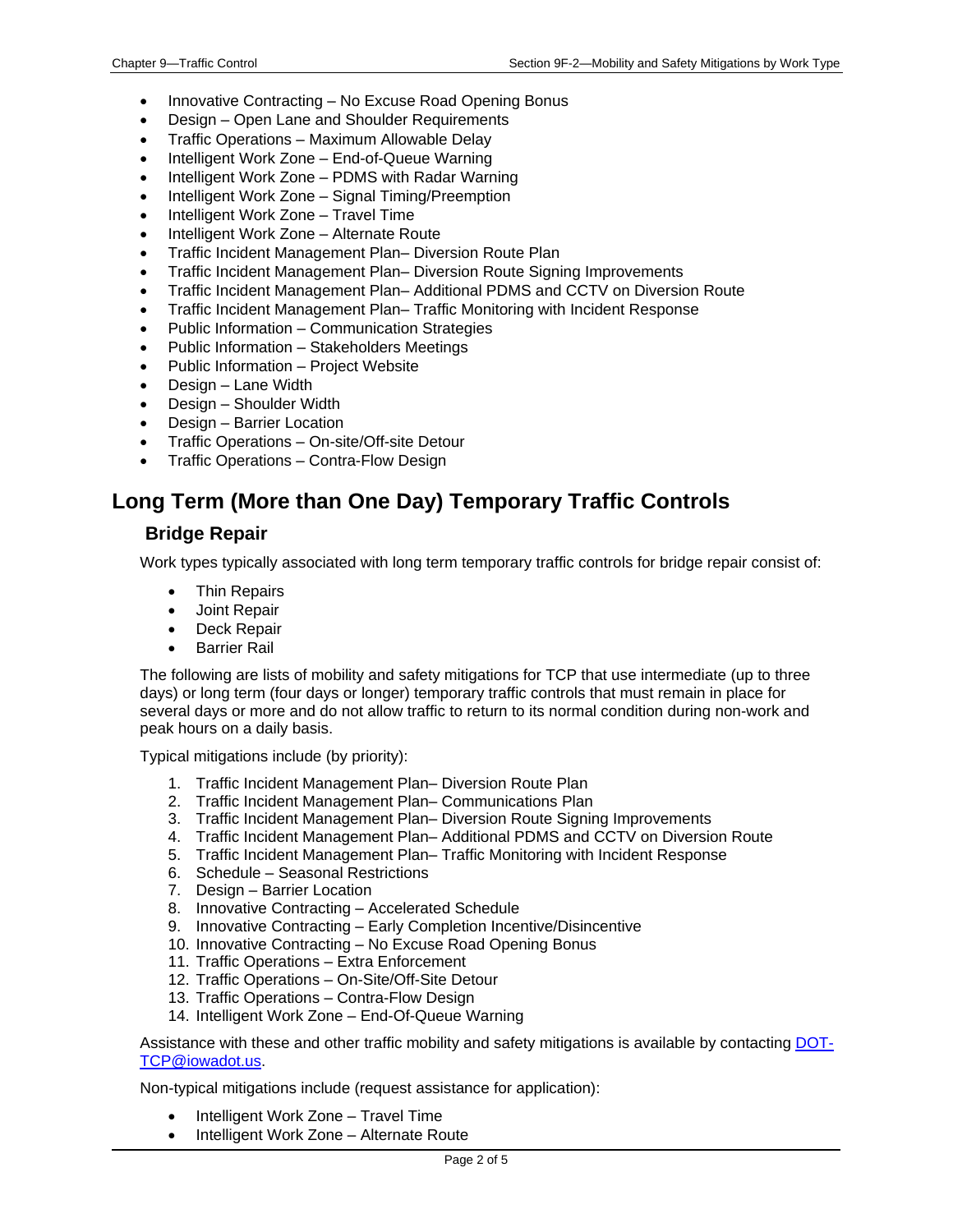- Design Number of Open Lanes
- Design Lane Width
- Design Shoulder Width
- Innovative Contracting Lane Rental
- Traffic Operations Open Lane and Shoulder Requirements
- Traffic Operations Contractor Ingress/Egress to Work zone
- Traffic Operations Maximum Allowable Delay
- Intelligent Work Zone Sensors for Monitoring
- Intelligent Work Zone Speed Feedback
- Intelligent Work Zone Truck Entering
- Intelligent Work Zone PDMS with Radar Warning
- Intelligent Work Zone Signal Timing/Preemption
- Public Information Communication Strategies
- Public Information Stakeholders Meetings
- Public Information Project Website
- Schedule Time-of-Day Restrictions (night work)
- Schedule Day-of-Week Restrictions

#### <span id="page-2-0"></span>**Bridge Replacement**

The following are lists of mobility and safety mitigations for TCP that use long term (four days or longer) temporary traffic controls that must remain in place for long durations and do not allow traffic to return to its normal condition during non-work and peak hours on a daily basis.

Typical mitigations include (by priority):

- 1. Traffic Operations On-site/Off-site Detour
- 2. Traffic Operations Contra-Flow Design
- 3. Design Barrier Location
- 4. Traffic Incident Management Plan Diversion Route Plan
- 5. Traffic Operations Open Lane and Shoulder Requirements

Assistance with these and other traffic mobility and safety mitigations is available by contacting [DOT-](mailto:DOT-TCP@iowadot.us)[TCP@iowadot.us.](mailto:DOT-TCP@iowadot.us)

- Intelligent Work Zone Travel Time
- Intelligent Work Zone Alternate Route
- Traffic Incident Management Plan Additional PDMS and CCTV on Diversion Route
- Traffic Incident Management Plan Communications Plan
- Traffic Incident Management Plan Diversion Route Signing Improvements
- Traffic Incident Management Plan Traffic Monitoring with Incident Response
- Design Shoulder Width
- Design Number of Open Lanes
- Design Lane Width
- Innovative Contracting Lane Rental
- Traffic Operations Extra Enforcement
- Traffic Operations Contractor Ingress/Egress to Work zone
- Traffic Operations Maximum Allowable Delay
- Intelligent Work Zone End-of-Queue Warning
- Intelligent Work Zone Sensors for Monitoring
- Intelligent Work Zone Speed Feedback
- Intelligent Work Zone Truck Entering
- Intelligent Work Zone PDMS with Radar Warning
- Public Information Communication Strategies
- Public Information Stakeholders Meetings
- Public Information Project Website
- Schedule Time-of-Day Restrictions (night work)
- Schedule Day-of-Week Restrictions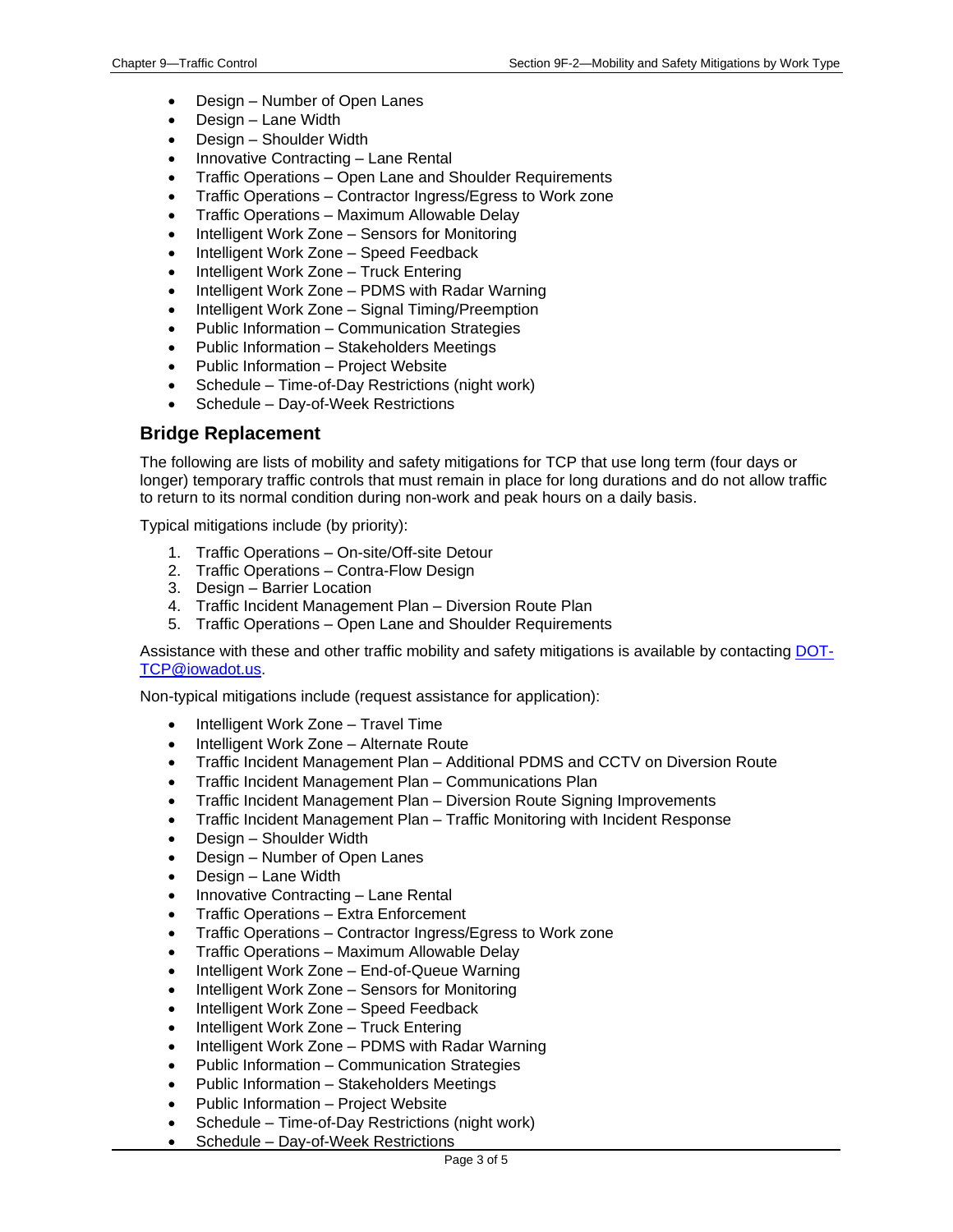### <span id="page-3-0"></span>**Adding a Lane(s)**

The following are lists of mobility and safety mitigations for TCP that use long term (four days or longer) temporary traffic controls that must remain in place for long durations and do not allow traffic to return to its normal condition during non-work and peak hours on a daily basis.

Typical mitigations include (by priority):

- 1. Schedule Seasonal Restrictions
- 2. Design Shoulder Width
- 3. Traffic Operations– Contra-Flow Design
- 4. Innovative Contracting Accelerated Schedule
- 5. Innovative Contracting Early Completion Incentive/Disincentive
- 6. Innovative Contracting Lane Rental
- 7. Innovative Contracting No Excuse Road Opening Bonus
- 8. Traffic Operations Contractor Ingress/Egress to Work zone
- 9. Intelligent Work Zone End-of-Queue Warning
- 10. Intelligent Work Zone Alternate Route
- 11. Intelligent Work Zone Speed Feedback
- 12. Intelligent Work Zone Sensors for Monitoring
- 13. Traffic Incident Management Plan Diversion Route Signing Improvements
- 14. Traffic Incident Management Plan Additional PDMS and CCTV on Diversion Route

Assistance with these and other traffic mobility and safety mitigations is available by contacting [DOT-](mailto:DOT-TCP@iowadot.us)[TCP@iowadot.us.](mailto:DOT-TCP@iowadot.us)

Non-typical mitigations include (request assistance for application):

- Design Number of Open Lanes
- Design Lane Width
- Design Barrier Location
- Traffic Operations On-site/Off-site Detour
- Traffic Operations Open Lane and Shoulder Requirements
- Traffic Operations Extra Enforcement
- Traffic Operations Maximum Allowable Delay
- Intelligent Work Zone Truck Entering
- Intelligent Work Zone PDMS with Radar Warning
- Intelligent Work Zone Signal Timing/Preemption
- Intelligent Work Zone Travel Time
- Traffic Incident Management Plan Diversion Route Plan
- Traffic Incident Management Plan Traffic Monitoring with Incident Response
- Traffic Incident Management Plan Communications Plan
- Public Information Communication Strategies
- Public Information Stakeholders Meetings
- Public Information Project Website
- Schedule Time-of-Day Restrictions (night work)
- Schedule Day-of-Week Restrictions

#### <span id="page-3-1"></span>**Total Reconstruction**

The following are lists of mobility and safety mitigations for TCP that use long term (four days or longer) temporary traffic controls that must remain in place for long durations and do not allow traffic to return to its normal condition during non-work and peak hours on a daily basis.

Typical mitigations include (by priority):

- 1. Traffic Operations On-site Detour (TLTWO)
- 2. Traffic Operations Off-site Detour (traditional detour on another route)
- 3. Traffic Incident Management Plan Diversion Route Plan (TLTWO)
- 4. Traffic Incident Management Plan Diversion Route Signing Improvements
- 5. Traffic Incident Management Plan Traffic Monitoring with Incident Response
- 6. Schedule Seasonal Restrictions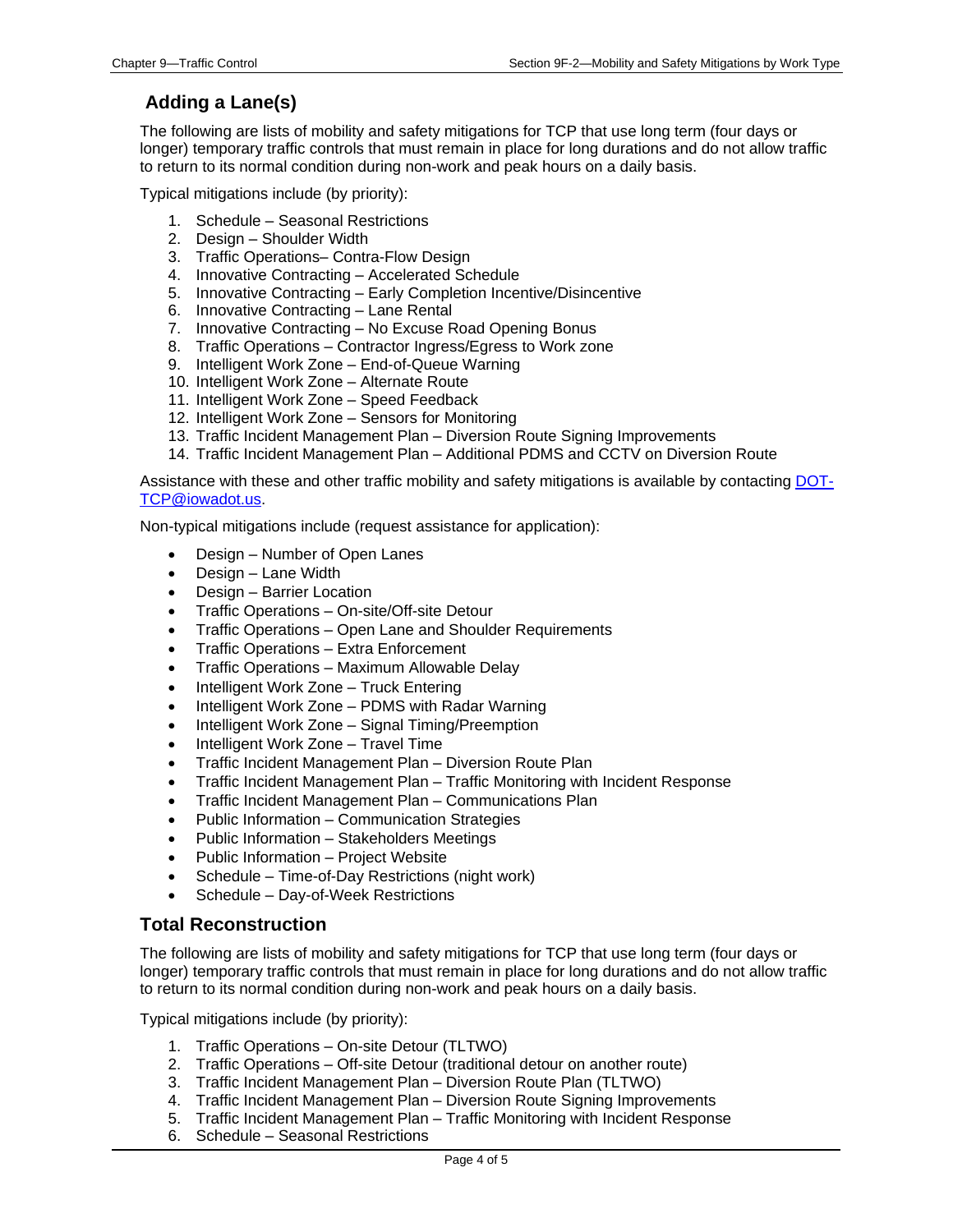- 7. Innovative Contracting Accelerated Schedule
- 8. Innovative Contracting Early Completion Incentive/Disincentive
- 9. Innovative Contracting Lane Rental
- 10. Innovative Contracting No Excuse Road Opening Bonus
- 11. Design Lane Width
- 12. Design Shoulder Width
- 13. Design Barrier Location
- 14. Traffic Operations Contra-Flow Design
- 15. Design Open Lane and Shoulder Requirements
- 16. Intelligent Work Zones End-of-Queue Warning
- 17. Intelligent Work Zones Speed Feedback
- 18. Intelligent Work Zones Sensors for Monitoring
- 19. Intelligent Work Zones PDMS with Radar Warning
- 20. Public Information Communication Strategies
- 21. Public Information Stakeholders Meetings
- 22. Public Information Project Website

Assistance with these and other traffic mobility and safety mitigations is available by contacting [DOT-](mailto:DOT-TCP@iowadot.us)[TCP@iowadot.us.](mailto:DOT-TCP@iowadot.us)

- Design Number of Open Lanes
- Traffic Operations Extra Enforcement
- Traffic Operations Contractor Ingress/Egress to Work zone
- Traffic Operations Maximum Allowable Delay
- Intelligent Work Zones Truck Entering
- Intelligent Work Zones Signal Timing/Preemption
- Intelligent Work Zones Travel Time
- Intelligent Work Zones Alternate Route
- Traffic Incident Management Plan Additional PDMS and CCTV on Diversion Route
- Traffic Incident Management Communications Plan
- Schedule Time-of-Day Restrictions (night work)
- Schedule Day-of-Week Restrictions